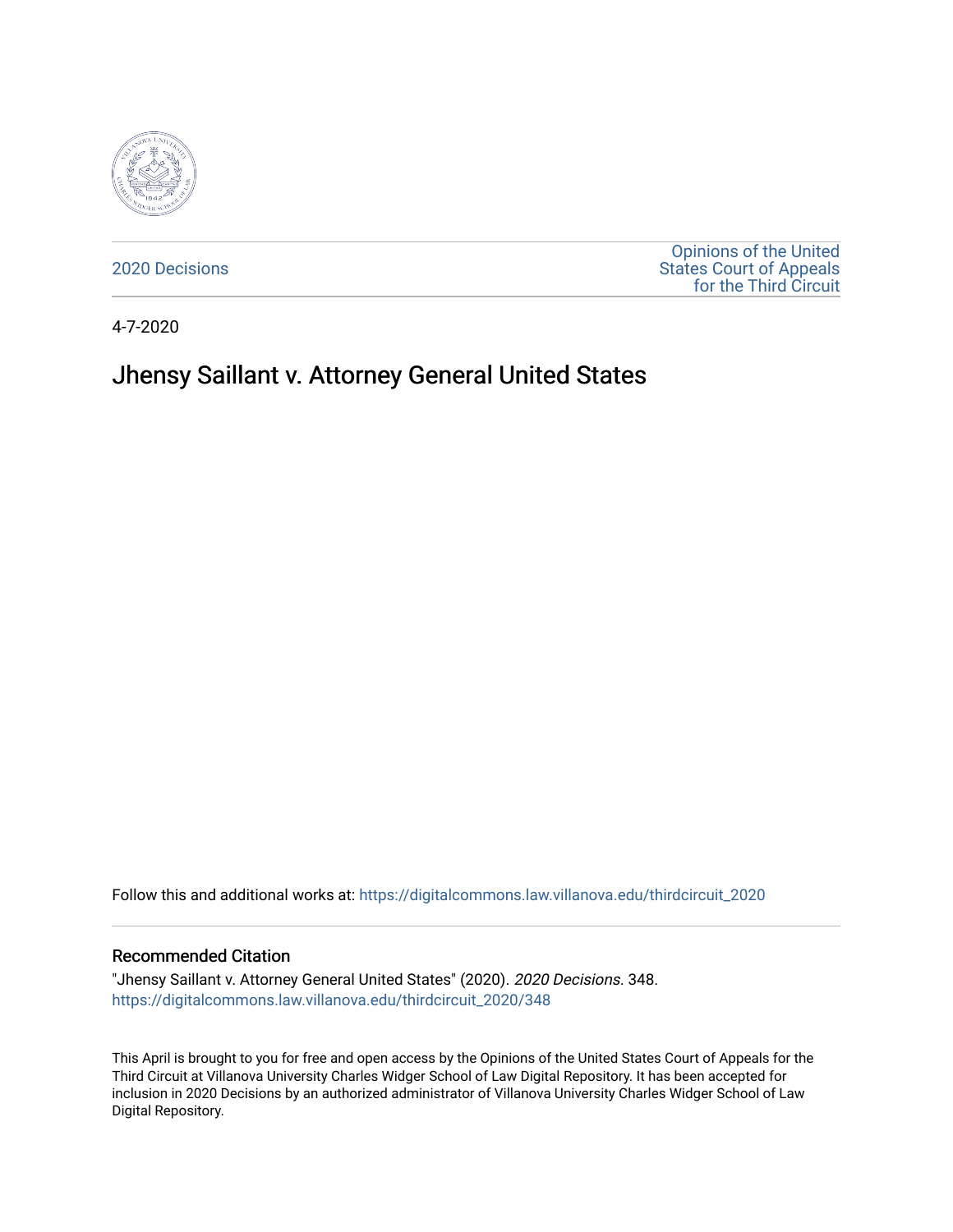### **NOT PRECEDENTIAL**

### UNITED STATES COURT OF APPEALS FOR THE THIRD CIRCUIT

 $\mathcal{L}=\mathcal{L}$ 

No. 19-2557 \_\_\_\_\_\_\_\_\_\_\_

JHENSY SAILLANT, Petitioner

v.

ATTORNEY GENERAL UNITED STATES OF AMERICA, Respondent

On Petition for Review of an Order of the Board of Immigration Appeals (B.I.A. No. A062-280-757) Immigration Judge: Kuyomars Q Golparvar

\_\_\_\_\_\_\_\_\_\_\_\_\_\_\_\_\_\_\_\_\_\_\_\_\_\_\_\_\_\_\_\_\_\_\_\_

Submitted Pursuant to Third Circuit L.A.R. 34.1(a) on March 23, 2020

\_\_\_\_\_\_\_\_\_\_\_\_\_\_\_\_\_\_\_\_\_\_\_\_\_\_\_\_\_\_\_\_\_\_\_\_

Before: JORDAN, BIBAS, and PHIPPS, Circuit Judges

(Opinion filed: April 7, 2020)

\_\_\_\_\_\_\_\_\_\_\_\_\_\_\_\_\_\_\_\_\_\_\_\_\_\_\_\_\_\_\_\_\_\_\_\_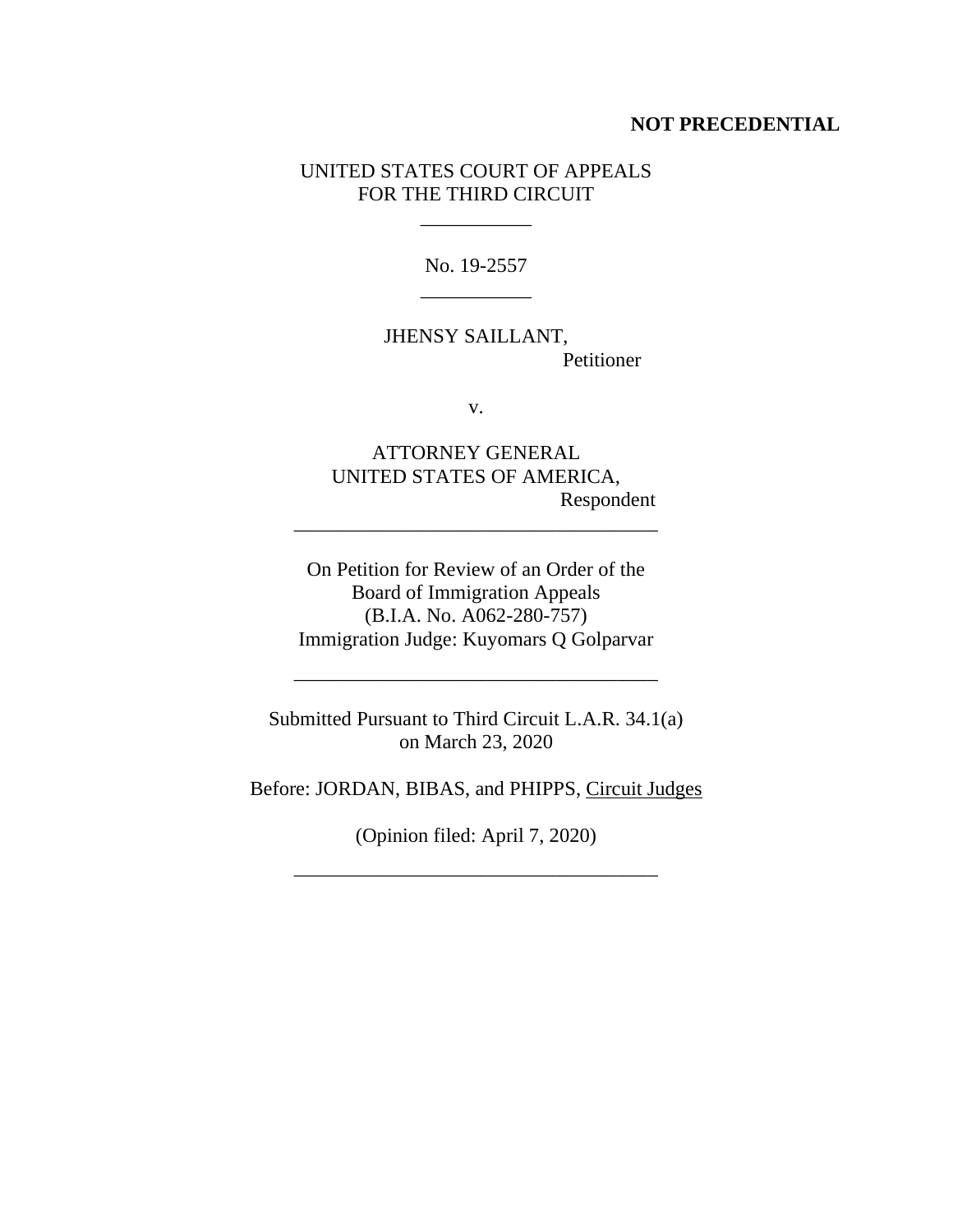## OPINION\* \_\_\_\_\_\_\_\_\_\_\_

\_\_\_\_\_\_\_\_\_\_\_

#### PER CURIAM

Jhensy Saillant petitions for review of an order of the Board of Immigration Appeals (BIA), which affirmed the Immigration Judge's (IJ's) removal order. We will deny the petition for review.

Saillant is a citizen of Haiti. He entered the United States as an immigrant in 2011. He was convicted of retail theft in 2016, in violation of 18 Pa. Cons. Stat. § 3929(a)(1), and theft by deception in 2015, in violation of 18 Pa. Cons. Stat. § 3922(a). Having committed a crime involving moral turpitude (CIMT) within five years of admission for which the possible sentence is a year or more, he was charged with being removable under 8 U.S.C.  $\S 1227(a)(2)(A)(i)$ . Saillant admitted that he had the convictions with which he was charged, and the IJ determined that the convictions rendered him removable. A.R. 81. Saillant applied for asylum and related relief, but the IJ determined that he had not been persecuted in the past and that he did not establish a likelihood that he would be persecuted in the future based on a protected ground.<sup>1</sup>

Saillant appealed to the BIA, arguing only that his convictions were not CIMTs. The BIA denied relief and Saillant filed a timely, pro se petition for review. After Saillant filed

<sup>\*</sup> This disposition is not an opinion of the full Court and pursuant to I.O.P. 5.7 does not constitute binding precedent.

<sup>&</sup>lt;sup>1</sup> Saillant was cut in a random attack when he was fifteen or sixteen years old and he feared general violence in Haiti. He did not pursue his asylum claim before the BIA, however. So although his opening brief argues that he is eligible for asylum and withholding of removal,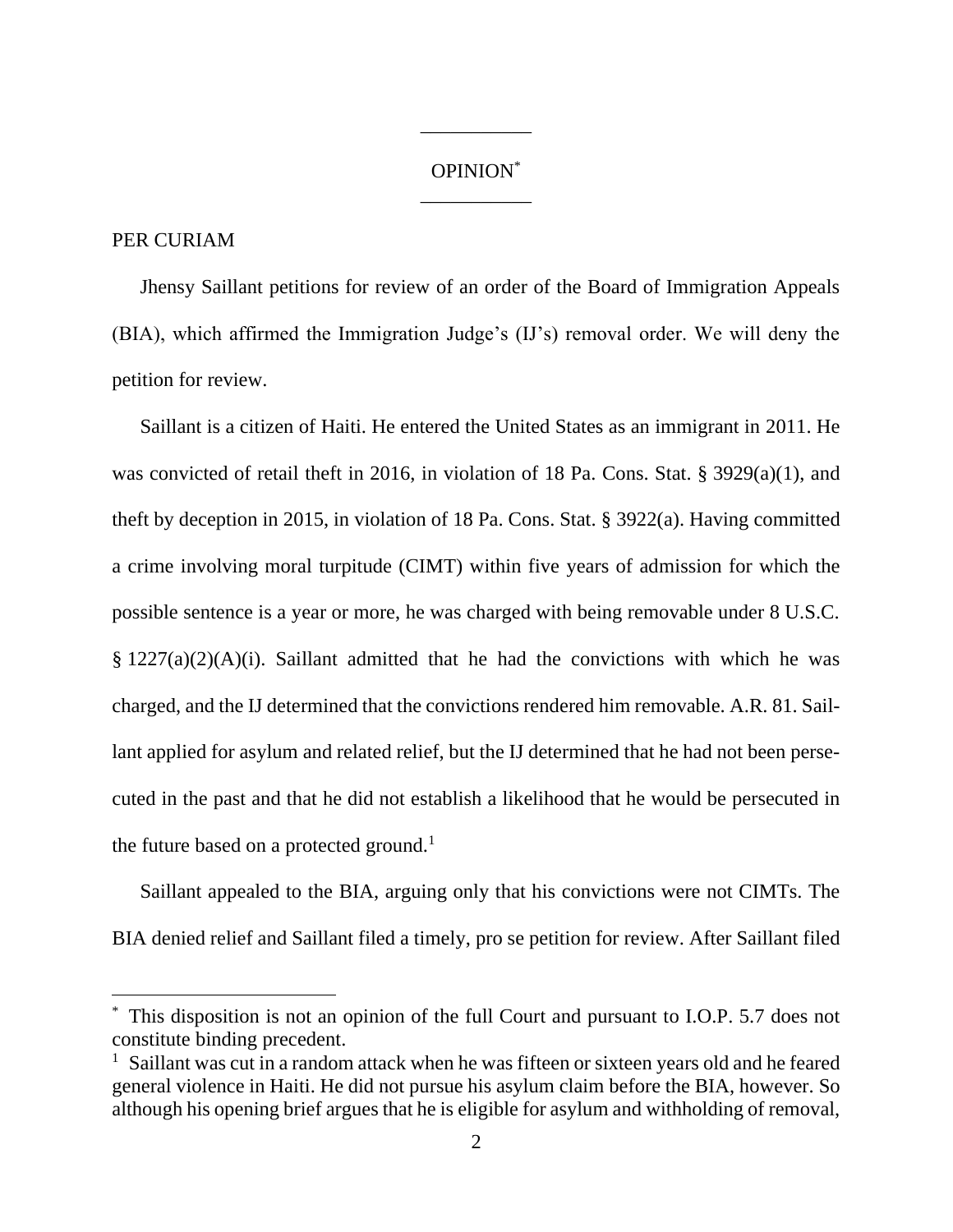his opening brief, the Government filed a motion for a full remand and Saillant filed a response in opposition. The motion to remand and response were referred to our panel, and the case is now fully briefed.

We have jurisdiction under 8 U.S.C. § 1252. Because we conclude that Saillant is removable for having committed a CIMT, however, § 1252(a)(2)(C)'s jurisdiction-stripping provision applies. See Rachak v. Att'y Gen. of the U.S., 734 F.3d 214, 216 (3d Cir. 2013). As a result, our jurisdiction is limited to questions of law and constitutional claims. See 8 U.S.C. § 1252(a)(2)(D). We review de novo the BIA's determination that a conviction is a CIMT, applying the categorical approach. See Moreno v. Att'y Gen. of the U.S., 887 F.3d 160, 163 (3d Cir. 2018); Ildefonso-Candelario v. Att'y Gen. of the U.S., 866 F.3d 102, 104 (3d Cir. 2017).

We agree that Saillant's retail-theft conviction does not qualify as a CIMT under the statute, because it is not a crime for which "a sentence of one year or longer may be imposed," 8 U.S.C. § 1227(a)(2)(A)(i)(II). His conviction was graded as a summary offense, A.R. 148, see 18 Pa. Cons. Stat. § 3929(b)(1)(i), punishable by a maximum of ninety days in prison, see 18 Pa. Cons. Stat. § 1105.

Saillant argues that his theft-by-deception conviction is also not a CIMT under the categorical approach. First, he argues that a conviction under 18 Pa. Cons. Stat. § 3922(a)

this Court lacks jurisdiction to consider the argument because he did not exhaust it before the BIA and the BIA did not address the substance of the issue. See  $8 \text{ U.S.C. }$   $\frac{8}{9}$  1252(d); cf. Bin Lin v. Att'y Gen. of the U.S., 543 F.3d 114, 126 (3d Cir. 2008) (concluding that an issue was exhausted where the BIA sua sponte issued a "discernible substantive discussion on the merits" of the issue, despite the petitioner's failure to raise the issue on appeal (quoting Sidabutar v. Gonzales, 503 F.3d 1116, 1122 (10th Cir. 2007))).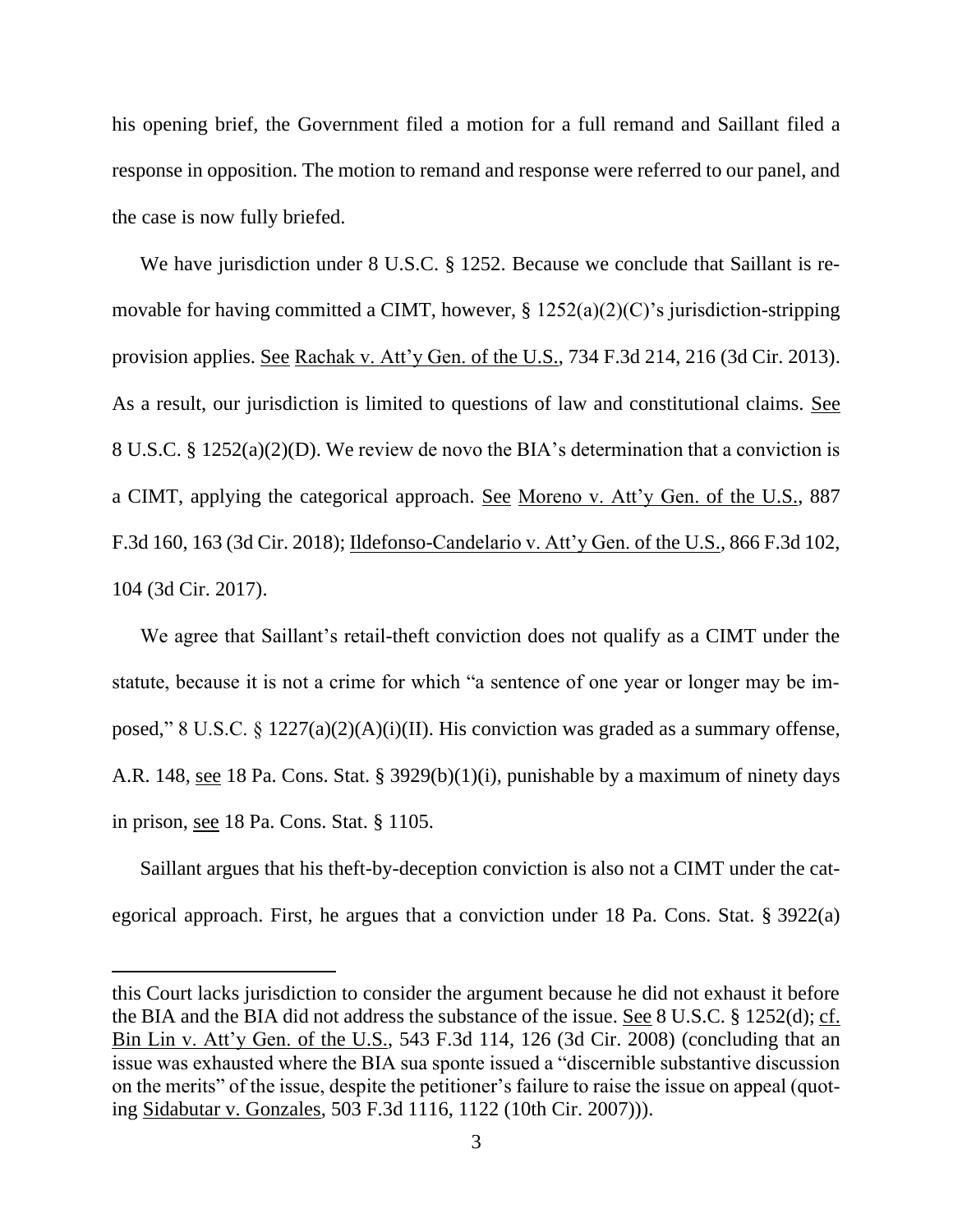does not require proof of the intent to permanently deprive the owner of the property. See, e.g., Commonwealth v. Goins, 867 A.2d 526, 530 (Pa. Super. Ct. 2004) (describing the elements of theft by deception). Saillant cites older BIA decisions holding that a crime is a CIMT only if it involves that intent. See Diaz-Lizarraga, 26 I. & N. Dec. 847, 849 (B.I.A. 2016) ("From the Board's earliest days we have held that a theft offense categorically involves moral turpitude if—and only if—it is committed with the intent to permanently deprive an owner of property.").<sup>2</sup> Saillant also argues that his conviction could not be a CIMT because he "did not have a cor[r]upt mind or intent to do ev[i]l" to the victim. Pet'r's Br. 12.

Saillant's conviction forecloses the latter argument. Although Saillant pleaded nolo contendere to the theft-by-deception charge, such a plea is a conviction for immigration purposes. See Garcia v. Att'y Gen. of the U.S., 462 F.3d 287, 289 n.1 (3d Cir. 2006). And a Pennsylvania conviction for theft by deception requires that the defendant acted with intent and employed deception. See Goins, 867 A.2d at 530 ("Proof of [t]heft by

<sup>&</sup>lt;sup>2</sup> In <u>Diaz-Lizarraga</u>, however, the Board "update<sup>[d]"</sup> its understanding of a CIMT and held that

a taking or exercise of control over another's property without consent is itself a potentially reprehensible act that is inherently base and contrary to the moral duties owed between persons and to society in general, and . . . therefore conclude[d] that such a theft offense is a crime involving moral turpitude if it involves an intent to deprive the owner of his property either permanently or under circumstances where the owner's property rights are substantially eroded.

<sup>26</sup> I. & N. Dec. at 852–53. For the reasons below, we need not determine whether retroactively applying Diaz-Lizarraga to a prior conviction would be permissible. Cf. Obeya v. Sessions, 884 F.3d 442, 449 (2d Cir. 2018) (determining that the BIA erred by applying the holding of Diaz-Lizarraga retroactively to find that a conviction was a CIMT).